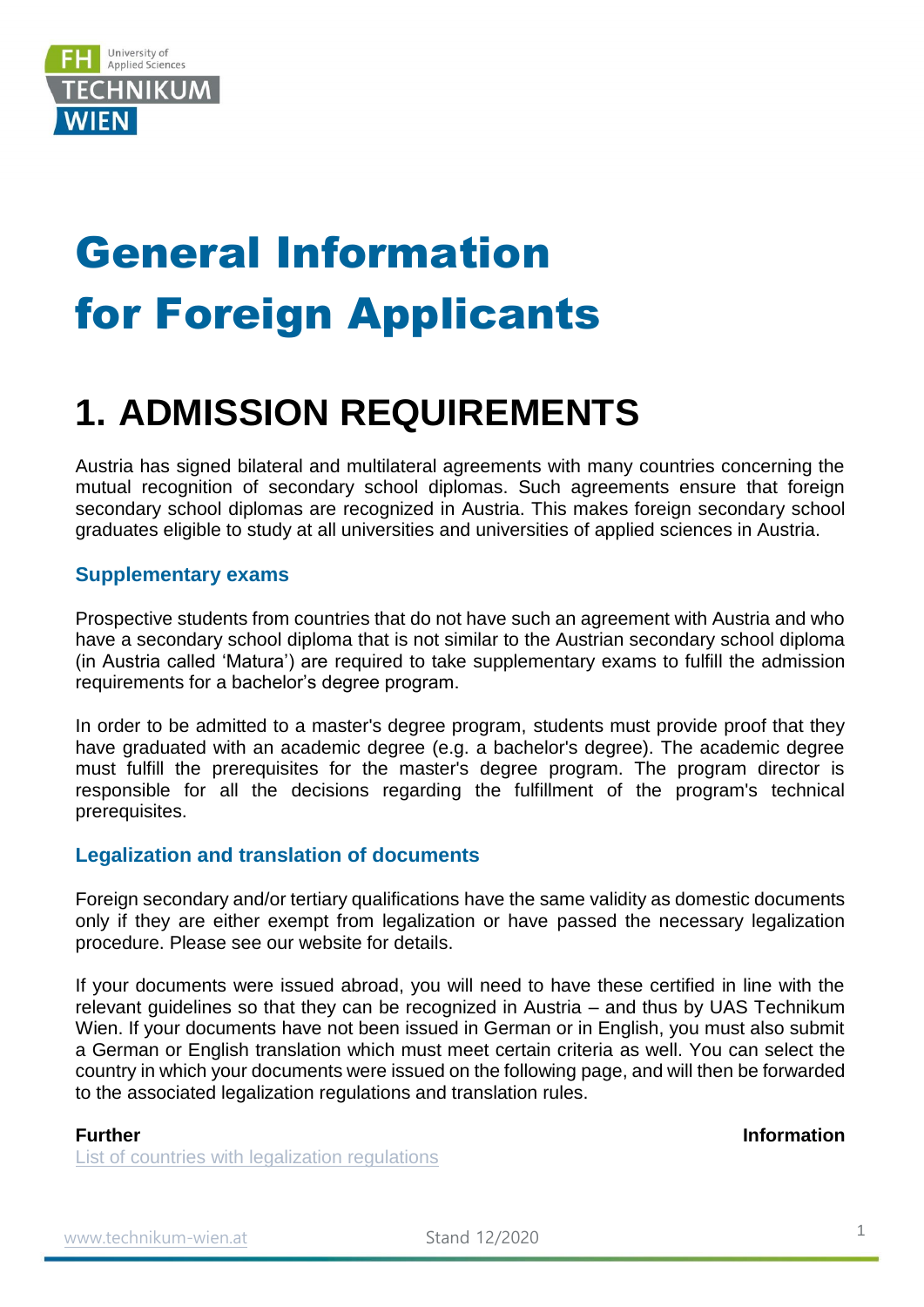

### **Sufficient language skills**

The required proficiency level of language skills for all degree programs is Level B2 (or higher) of the Common European Framework Reference for Languages in the respective teaching language of this program. This must be evidenced by means of corresponding certification. Applicants that have a school-leaving certificate or university degree in the required language are not required to submit a certificate confirming their language ability.

The director of the degree program shall decide on a case-by-case basis whether the admission requirements have been met.

#### **Further Information**

**[Proof of German Language Ability](https://www.technikum-wien.at/sites/default/files/proof_of_german_language_ability_.pdf)** (PDF) **[Proof of English Language Ability](https://www.technikum-wien.at/sites/default/files/proof_of_english_language_ability_.pdf)** (PDF)

### **Degree programs in English**

UAS Technikum Wien offers the following degree programs fully taught in English:

- Bachelor Electronics and Business Distance Study
- Master Medical Engineering & eHealth
- Master Tissue Engineering and Regenerative Medicine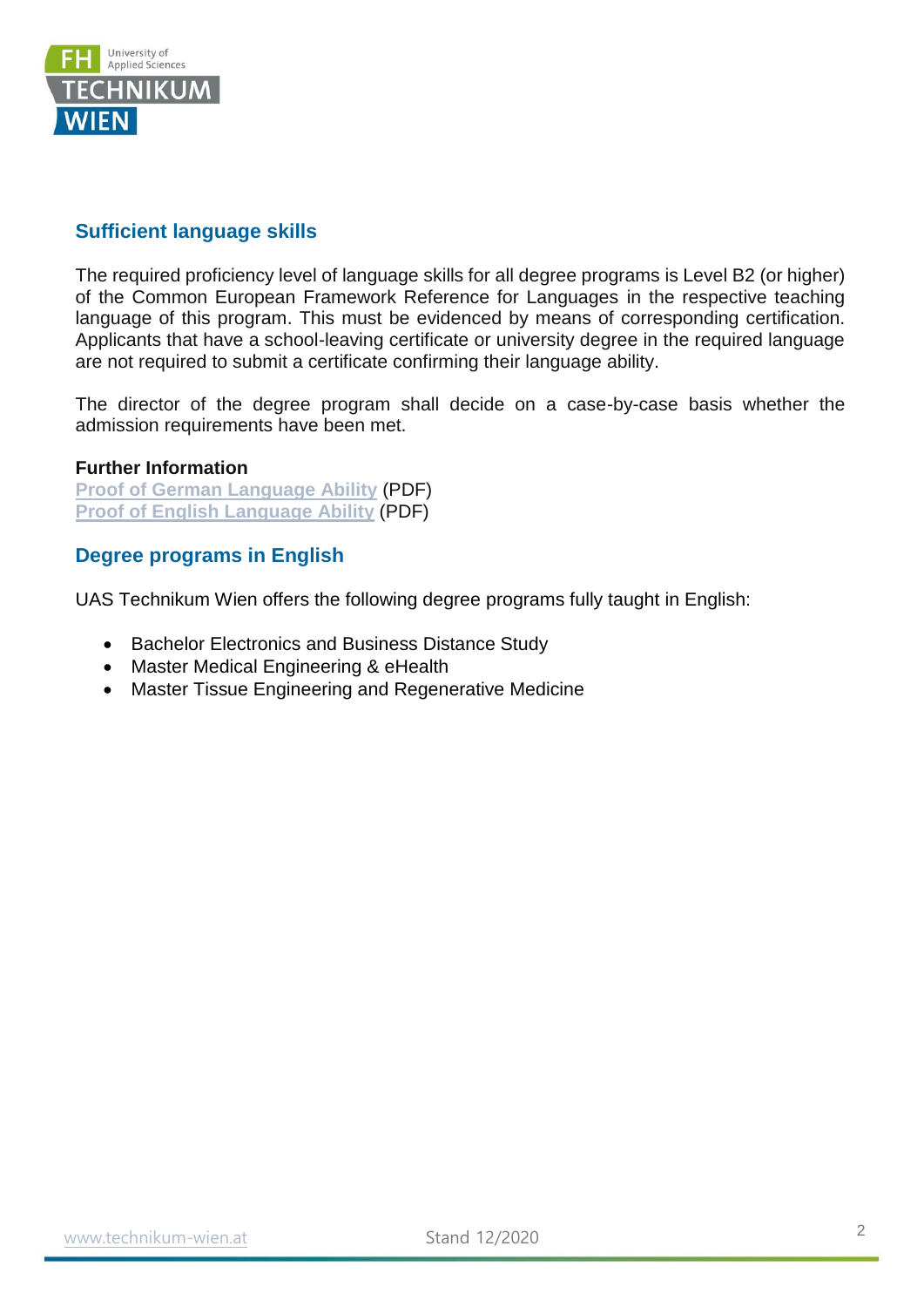

## **2. APPLICATION PROCESS**

The University of Applied Sciences Technikum Wien offers a fixed number of places for students each year. Information about the number of available places in each degree program is provided on the individual degree programs' web pages. Please note that the degree programs always start in the winter semester. In order to be accepted into a degree program at UAS Technikum Wien, prospective students must go through the admissions process.

### **Applying for a bachelor's degree program**

Prospective students who fulfill the formal admission requirements for a bachelor's degree program can apply for acceptance into a degree program. Please use the online application form on [www.technikum-wien.at](http://www.technikum-wien.at/) to apply. Once all data required have been provided and the formal admission requirements are fulfilled and documented, you will be invited to take an online placement test.

### **The placement test**

The placement test is an online multiple-choice test. It includes tasks from various fields of knowledge at high school graduation level and questions relating to:

- Algebra
- Functions
- Logical thinking
- Text comprehension
- Natural science basics
- English
- Status of study entry and commitment
- Realistic expectations
- Motivation and learning behavior

On the basis of the results of the placement test, the places available will be offered to the applicants with the best results. If one applicant cannot accept the offer the next one on the waiting list will take his or her place. Enrolment takes place online. After the confirmation of admission, further uploads in the online application tool are required. As soon as these have been completed by the applicant, the matriculation contract is produced and must then be confirmed by the applicant. The status "student" is only awarded after the confirmation of the training contract. As soon as the applicant has enrolled and been awarded the official status "student", a certificate confirming this status can be issued if required for the residence permit.

### **Applying for a master's degree program**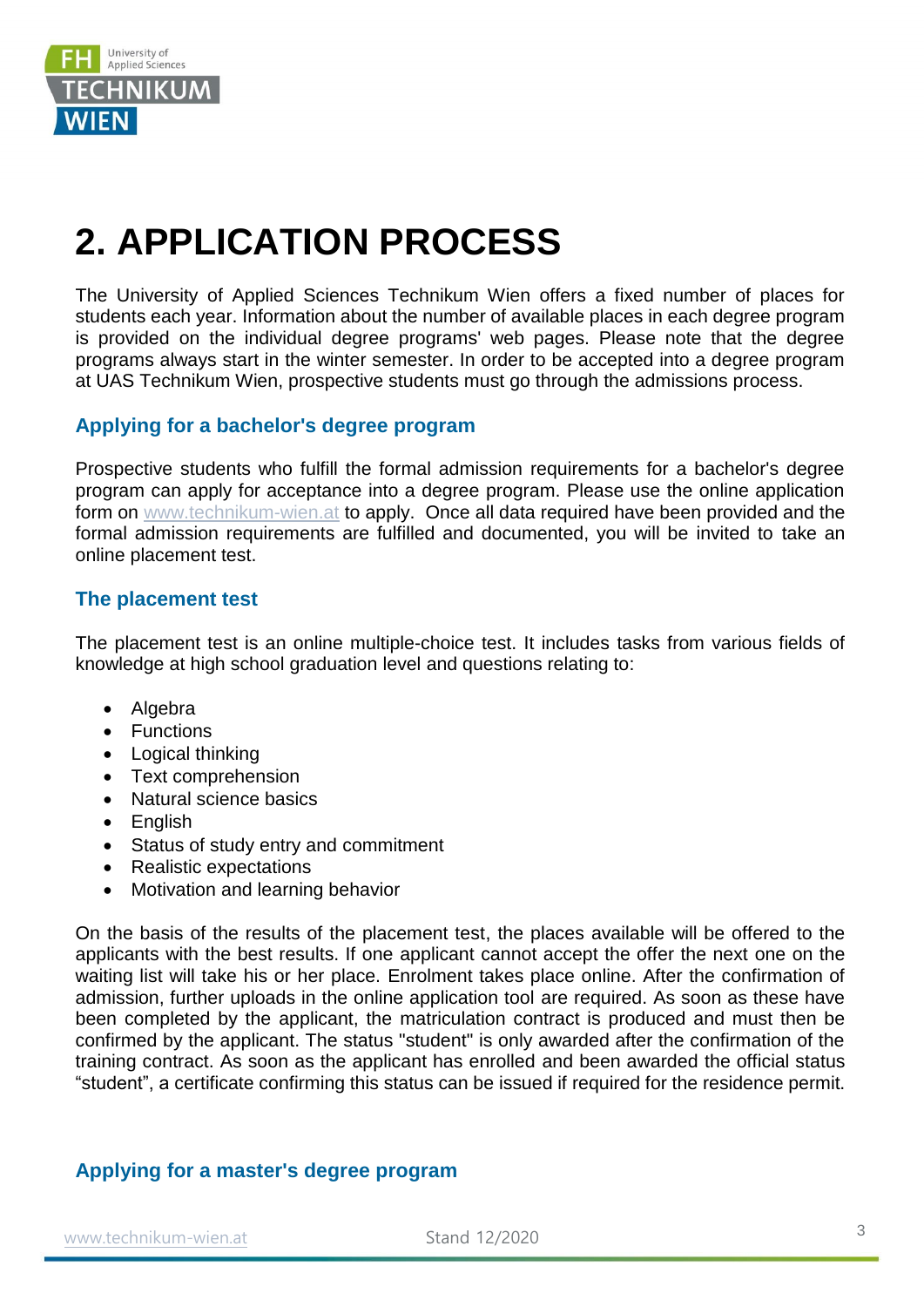

Once an application has been submitted via the website, fulfillment of the access requirements is checked.

The admission procedure consists of a subject-related placement test and an interview.

### **Deadlines**

For information on the various admission deadlines please visit [http://www.technikum](http://www.technikum-wien.at/deadlines)[wien.at/deadlines.](http://www.technikum-wien.at/deadlines)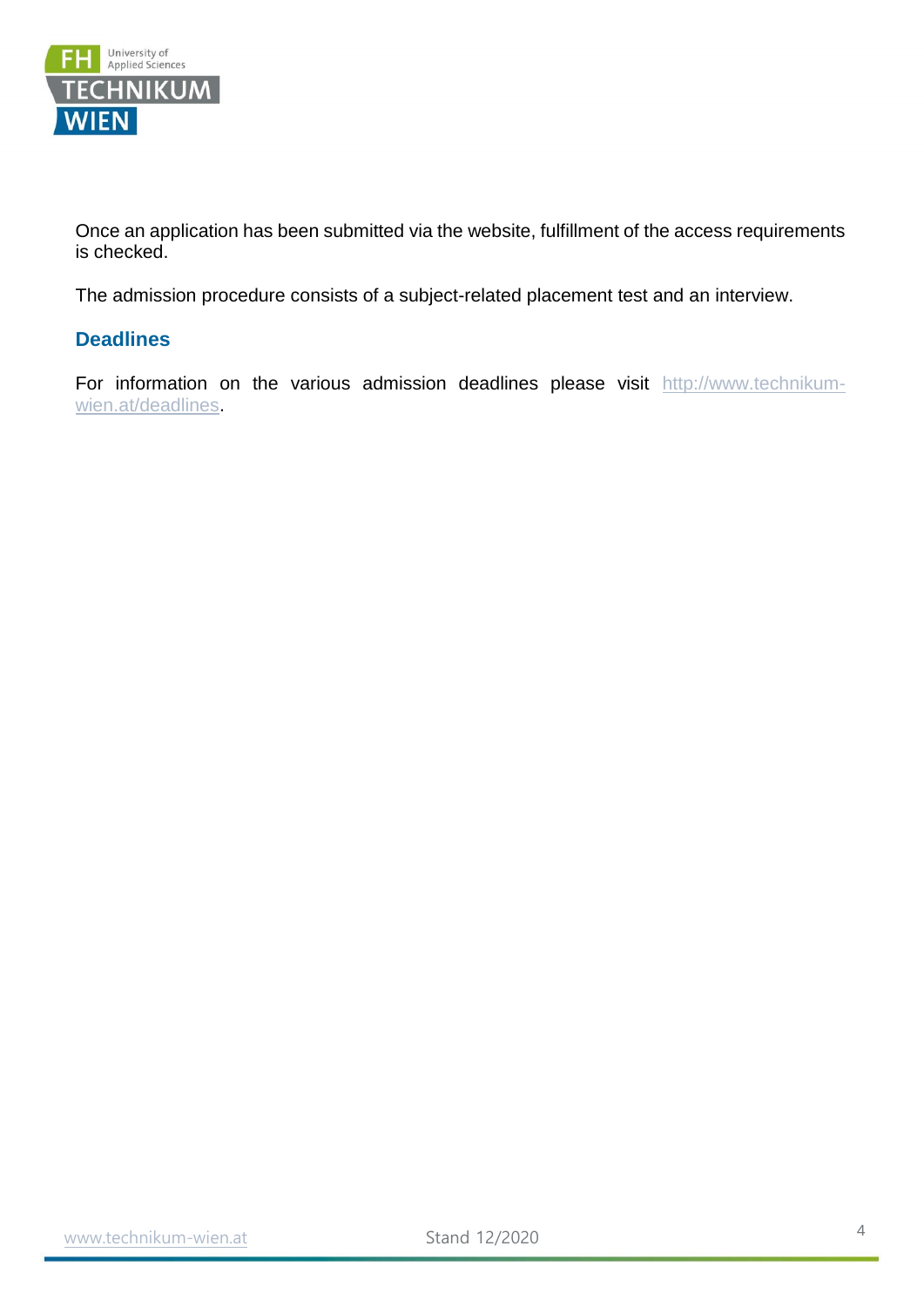

### **3. TUITION**

### **Deposit**

A deposit of  $\epsilon$  250 is required for a final confirmation of admission; this must be paid within five work days (or within seven calendar days) of the provisional confirmation of admission. The study place can be cancelled by June 15th without giving reasons, and the deposit will be refunded. The deposit will not be refunded if the student has not cancelled. by June 15th.

The remaining amount ( $\epsilon$  113.36 plus ÖH  $\epsilon$  20) will be invoiced on August 1st with a payment deadline of 14 days.

**Please note:** Tuition is tax deductible!

### **Tuition fees**

Tuition for bachelor's and master's degree programs amounts to €363.36 per semester. In the first semester it is due in August, i.e. after the completion of the placement test and interview. In subsequent semesters, tuition is due at the beginning of each semester.

### **Student fee ("Austrian Student Union Fee")**

Students must also pay dues for the Austrian National Union of Students in the amount of approx. € 20 each semester.

### **Scholarships/Grants**

UAS Technikum Wien does not grant any scholarships.

Austrian Database for Scholarships and Research Grants:<https://grants.at/en/>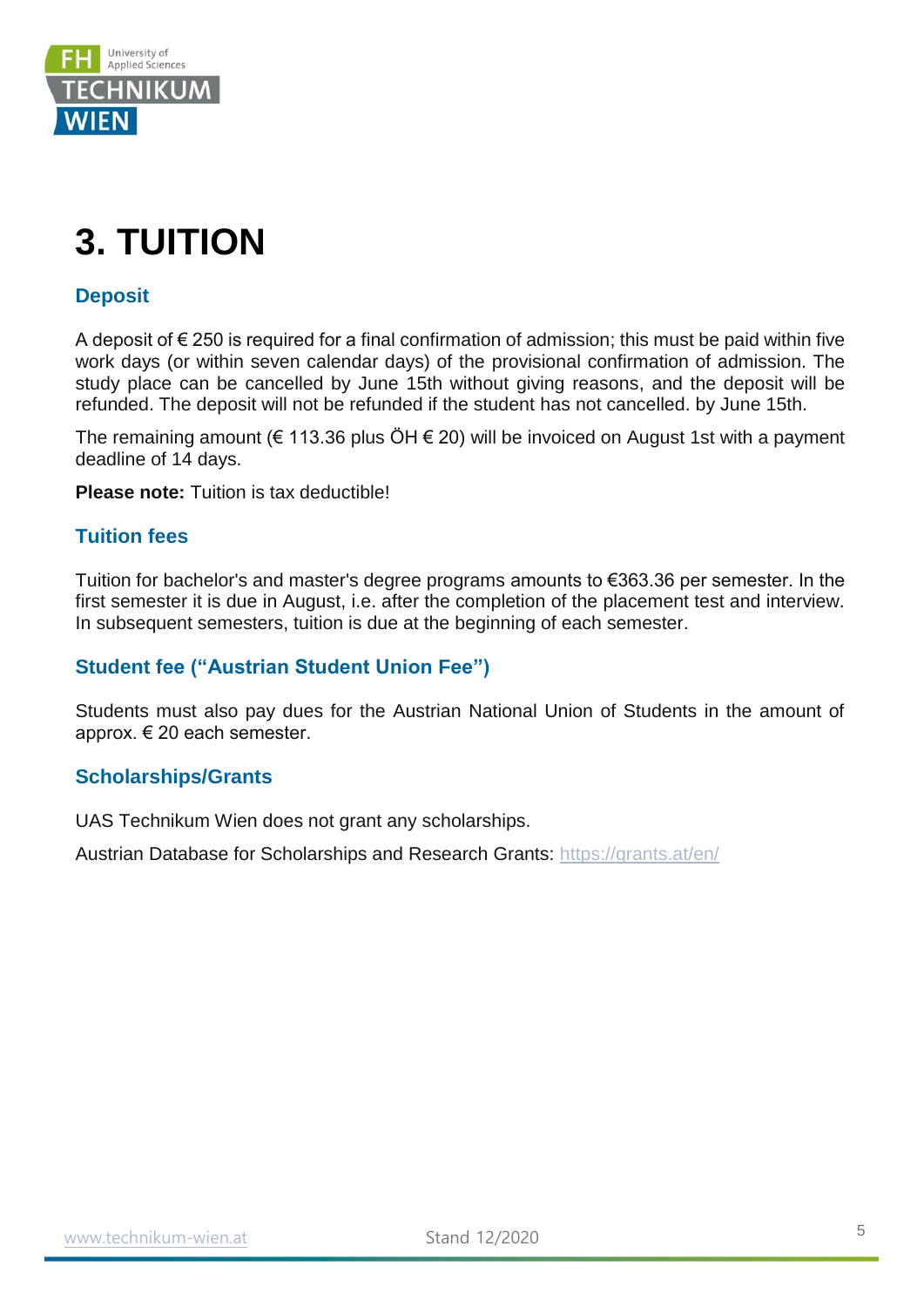

## **4. STEP-BY-STEP TO VIENNA**

4.1 BEFORE ARRIVAL

### **VISA**

Please contact the Austrian Embassy in the country you live in for entrance regulations prior to your departure. You will have to apply for an entry visa to Austria at the nearest Austrian consulate before you travel to Austria. The issue of a student visa may be a lengthy process, so students should plan ahead as much as possible.

#### **Please note that YOU are responsible for your visa!**

EU citizens, EEA nationals and Swiss students do not need to apply for a visa. Nevertheless, they need to register their residence in Austria after their arrival. For more detailed information, please refer to "After Arrival".

### **Accommodation**

There are various options for you depending on your individual needs and life-style:

### **Dormitories**

[housing.oead.at/en/accommodation/wien-en](http://housing.oead.at/en/accommodation/wien-en)  [www.akademikerhilfe.at/en/vienna](http://www.akademikerhilfe.at/en/vienna) [www.home4students.at/en/](https://www.home4students.at/en/) [www.base19.at/en/base19/](http://www.base19.at/en/base19/)  [www.oejab.at](http://www.oejab.at/) [www.wihast.at](http://www.wihast.at/)  [www.aai-wien.at/studentenhaus-des-wiener-jugendherbergswerks-im-aai](http://www.aai-wien.at/studentenhaus-des-wiener-jugendherbergswerks-im-aai)  [www.housingvienna.com/](http://www.housingvienna.com/)  [www.dormy.at/](https://www.dormy.at/) [www.heimfest.at/studentenheime/wien](http://www.heimfest.at/studentenheime/wien)  [www.the-fizz.com/student-accommodation/vienna-brigittenau](https://www.the-fizz.com/student-accommodation/vienna-brigittenau)

### Apartment Sharing

A very common alternative to living in a dormitory is sharing a flat with other students. These websites may offer suitable accomodation:

[housinganywhere.com/](https://housinganywhere.com/) [www.wohnenboerse.at](http://www.wohnenboerse.at/) [www.jobwohnen.at](http://www.jobwohnen.at/)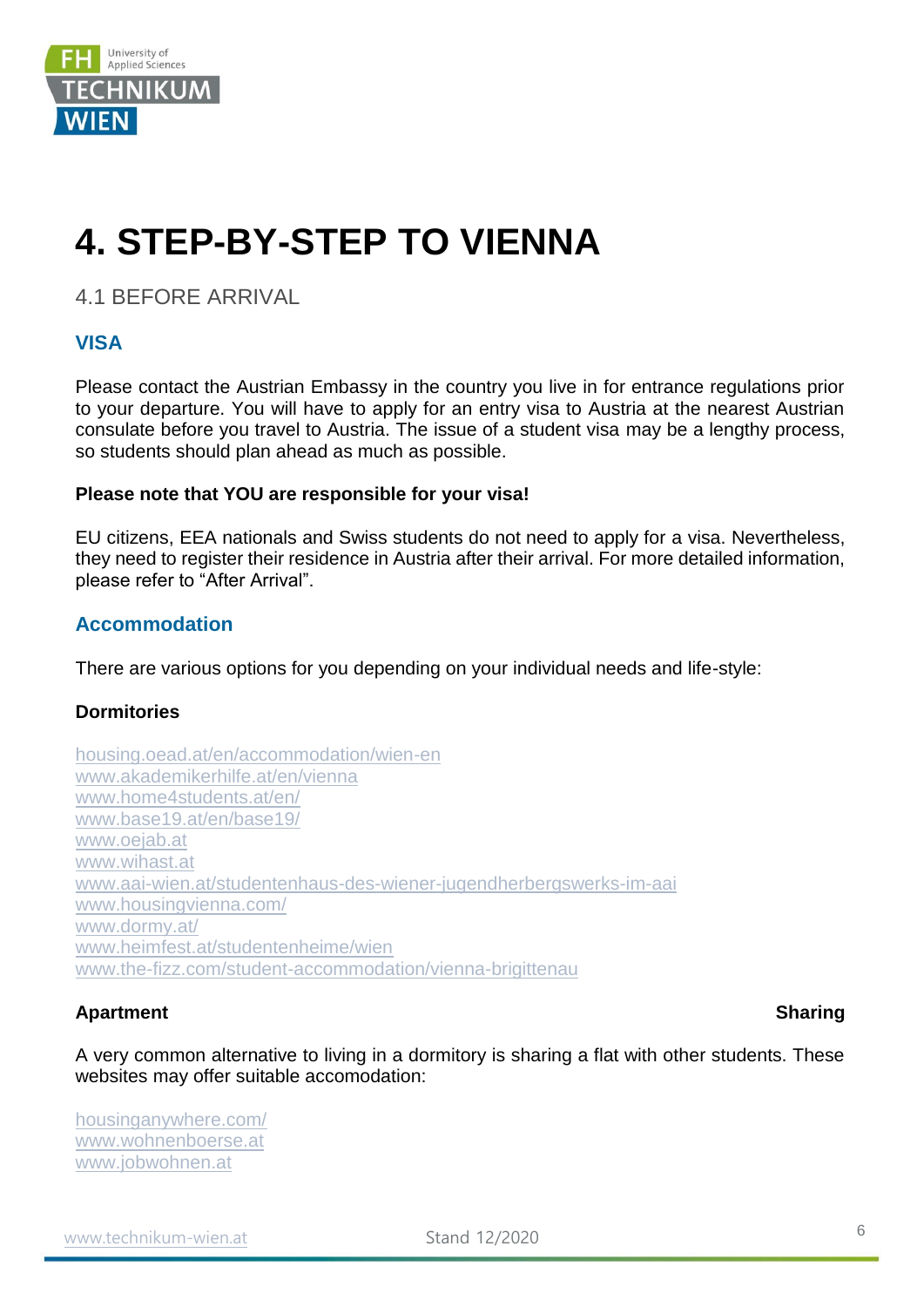

### **Renting an Apartment**

Before signing a rental agreement, it is advisable to gather information about your rights and duties and to have the rental contract checked by an expert. Finding an apartment is timeconsuming and should be well planned. If you assign an estate agency to the search of suitable accommodation, you have to pay commission (usually three monthly rents) for this service. Take into account that deposits might have to be paid, as well as payments for previous investments.

The Housing Office of the Austrian Exchange Service (http://housing.oead.at/en) provides flats and rooms at dormitories for international students (receivers of the OeAD grant, Erasmus students etc.). The deposit for the accommodation is  $\epsilon$  950. After you leave the student residence, the reservation deposit will be refunded. On receipt of the completed application form, you will be informed about the address and location of your student residence.

The contact details of the Housing Office are: Ebendorferstrasse 7 1010 Wien Email:housing@oead.at Phone: +43 1 53408 800

### **Youth Hostels for Temporary Housing:**

[https://www.hostelruthensteiner.com](https://www.hostelruthensteiner.com/)  <http://www.hostel.at/hostel-wien-huetteldorf> <https://www.oejhv.at/jugendherbergen/wien/1200vienna/jugendgaestehaus-brigittenau> <https://www.oejhv.at/jugendherbergen/wien/1070vienna>

### **Living costs**

A foreign student in Vienna has to take the following average living costs/expenses into account:

- Rent for a room (incl. electricity/heating) starting at € 350.--
- Public transport for a student (student ID) under  $27: € 75$  each semester,  $€ 30$  per month during holiday months (February, July, August)
- Do not forget/Also take into account costs for food, books, leisure time activities, etc.

MONTHLY TOTAL approx. € 1,000.-

<https://www.numbeo.com/cost-of-living/in/Vienna>

### **Health insurance**

Make sure to check with your own Health Insurance Company or local embassy prior to your arrival. Check out: http://www.feelslikehome.at/

If necessary, you can register for Austrian student health insurance when you are in Vienna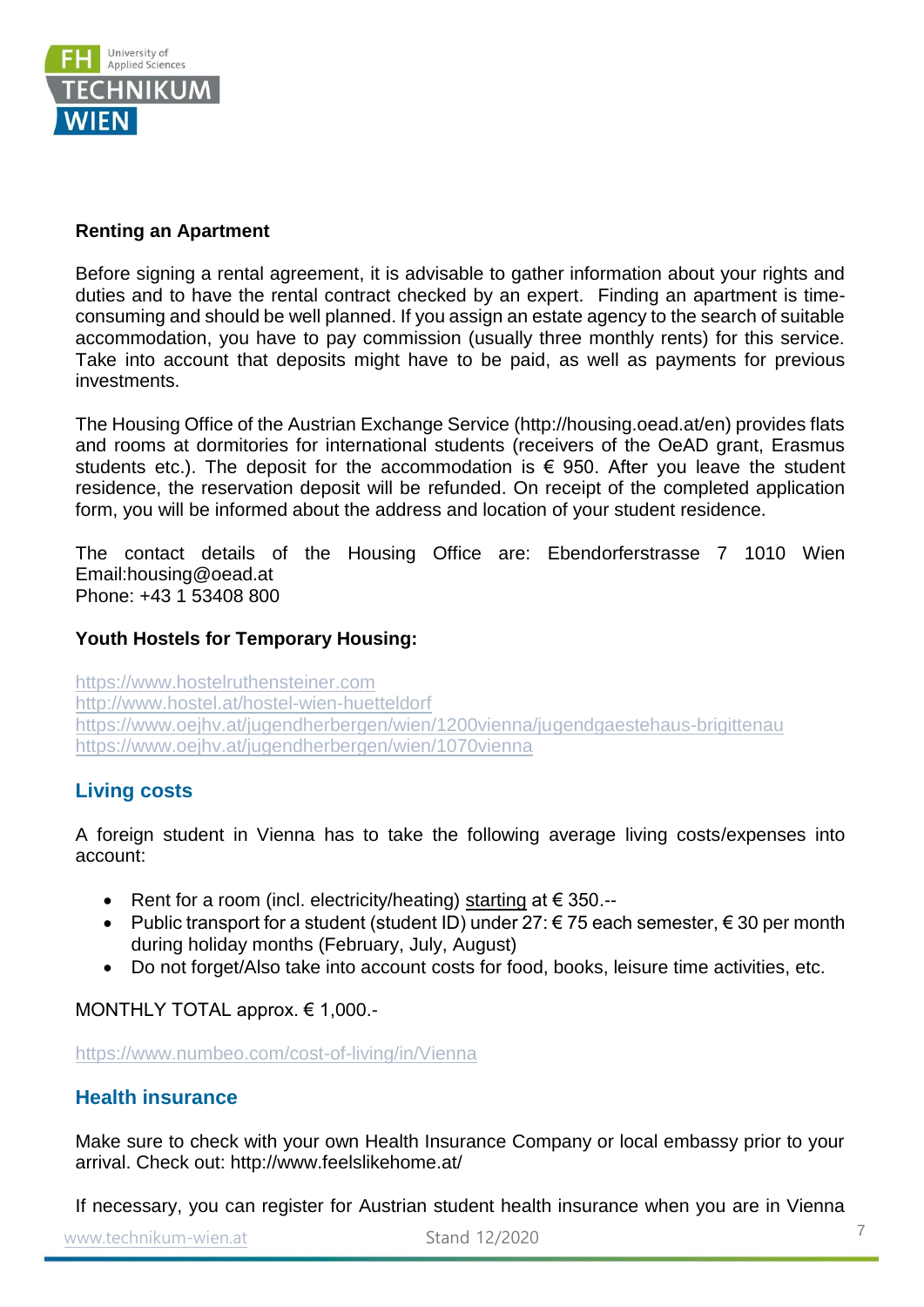

("Studentenversicherung").

The student health insurance is offered by "Österreichische Gesundheitskasse". Please find more information at:<https://www.gesundheitskasse.at/>